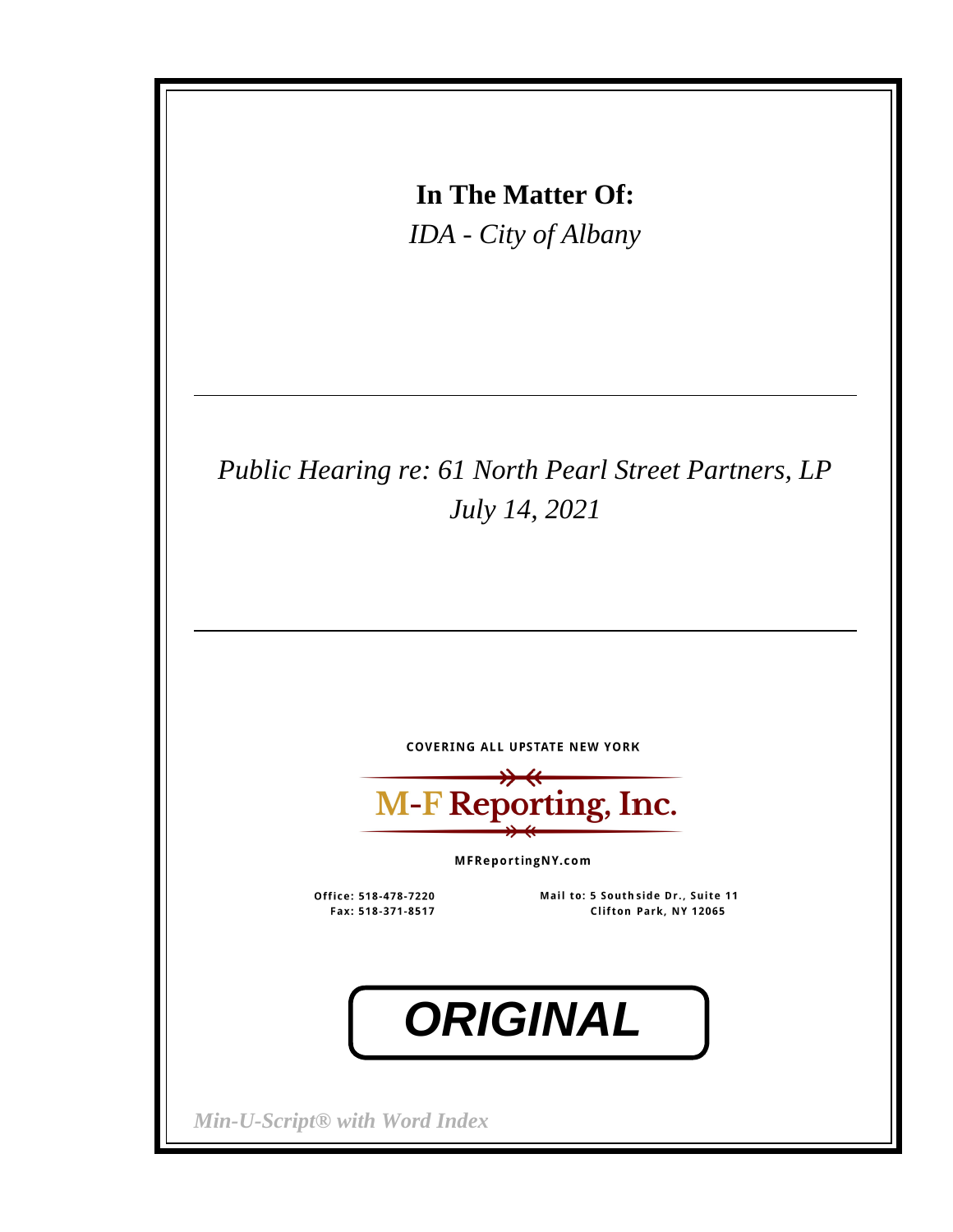1 \_\_\_\_\_\_\_\_\_\_\_\_\_\_\_\_\_\_\_\_\_\_\_\_\_\_\_\_\_\_\_\_\_\_\_\_\_\_\_\_\_\_\_\_\_\_ 2 CITY OF ALBANY INDUSTRIAL DEVELOPMENT AGENCY 3 PUBLIC HEARING 4 Re: 61 NORTH PEARL STREET PARTNERS, LP 5 \_\_\_\_\_\_\_\_\_\_\_\_\_\_\_\_\_\_\_\_\_\_\_\_\_\_\_\_\_\_\_\_\_\_\_\_\_\_\_\_\_\_\_\_\_\_ 6 July 14, 2021  $7 | 12:00 \text{ p.m.} - 12:16 \text{ p.m.}$  8 9 | Industrial Development Agency 10 21 Lodge Street 11 Albany, New York 12207 12 13 14 15 Reported by: Brenda J. O'Connor-Marello, CSR 16 17 18 19 20 21 22 23 24 25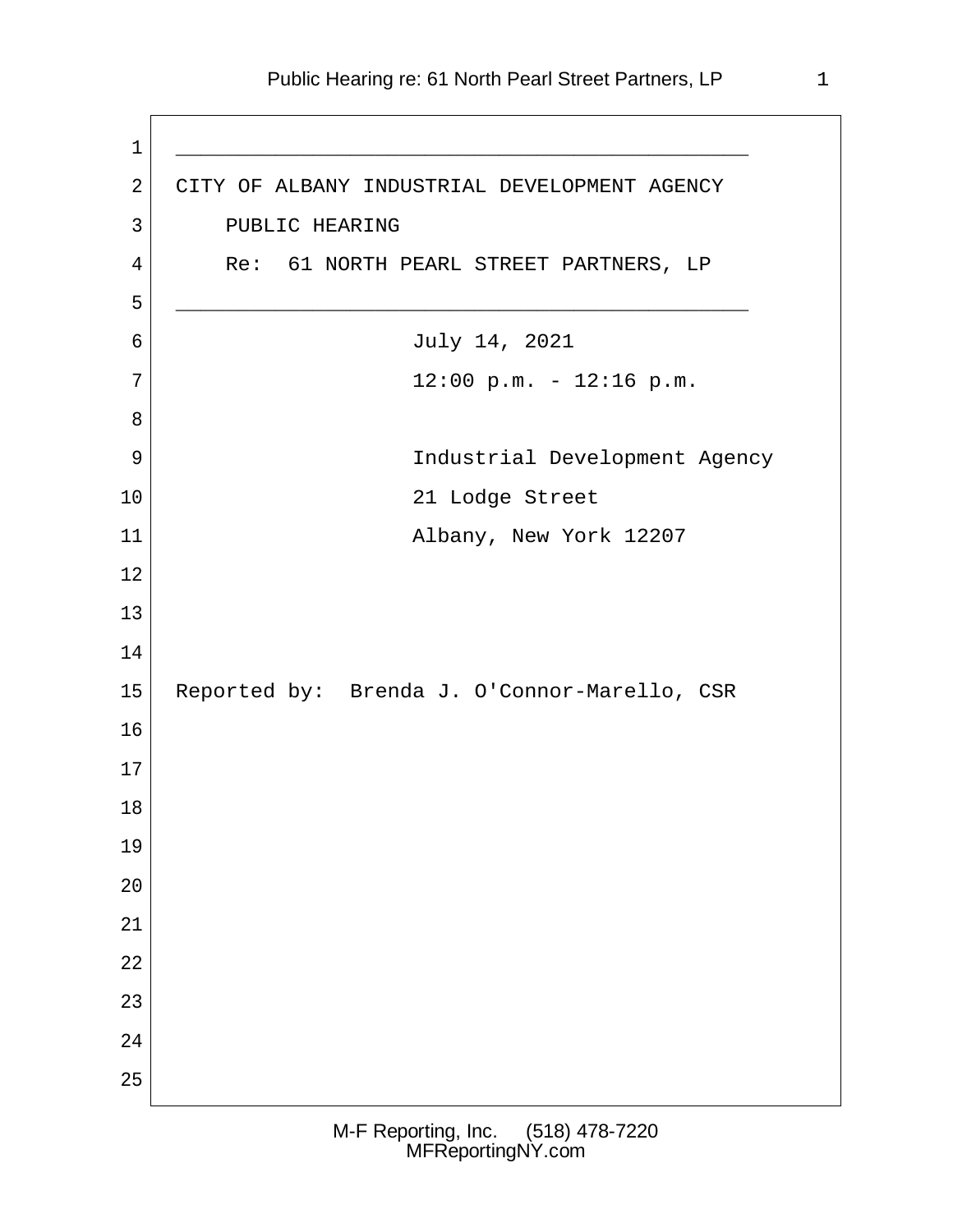## NOTICE OF PUBLIC HEARING ON PROPOSED PROJECT AND FINANCIAL ASSISTANCE RELATING THERETO

Notice is hereby given that a public hearing (the "Public Hearing") pursuant to Section 859-a(2) of the General Municipal Law of the State of New York (the "Act") will be held by the City of Albany Industrial Development Agency (the "Agency") on the 14<sup>th</sup> day of July, 2021 at 12:00 o'clock p.m. noon, local time at the offices of the Agency located at 21 Lodge Street in the City of Albany, Albany County, New York in connection with the following matters:

61 North Pearl, LLC, a New York State limited liability company (the "Company"), has submitted an application (the "Application") to the Agency, a copy of which Application is on file at the office of the Agency, which Application requested that the Agency consider undertaking a project (the "Project") for the benefit of the Company, said Project consisting of the following: (A) (1) the acquisition of an interest in an approximately 0.27 acre parcel of land located at 61 North Pearl Street (Tax Map number 76.34-3- 31) in the City of Albany, Albany County, New York (the "Land"), together with an approximately 39,700 square foot building located thereon (the "Facility"), (2) the renovation and reconstruction of the Facility and (3) the acquisition and installation therein and thereon of certain machinery, equipment and other personal property (collectively, the "Equipment") (the Land, the Facility and the Equipment being collectively referred to as the "Project Facility"); all of the foregoing to be owned and operated by the Company as a mixed use residential apartment, commercial and retail complex and any other directly and indirectly related activities; (B) the granting of certain "financial assistance" (within the meaning of Section 854(14) of the Act) with respect to the foregoing, including potential exemptions from certain sales and use taxes and mortgage recording taxes (collectively, the "Financial Assistance"); and (C) the lease (with an obligation to purchase) or sale of the Project Facility to the Company or such other person as may be designated by the Company and agreed upon by the Agency.

The Agency is considering whether (A) to undertake the Project, and (B) to provide certain exemptions from taxation with respect to the Project, including (1) exemption from mortgage recording taxes with respect to any documents, if any, recorded by the Agency with respect to the Project in the office of the County Clerk of Albany County, New York or elsewhere, and (2) exemption from sales taxes relating to the acquisition, construction, renovation and installation of the Project Facility. If any portion of the Financial Assistance to be granted by the Agency with respect to the Project is not consistent with the Agency's uniform tax exemption policy, the Agency will follow the procedures for deviation from such policy set forth in Section 874(4) of the Act prior to granting such portion of the Financial Assistance.

If the Agency determines to proceed with the Project, the Project Facility will be acquired, constructed, reconstructed and installed by the Agency and will be leased (with an obligation to purchase) or sold by the Agency to the Company or its designee pursuant to a project agreement (the "Agreement") requiring that the Company or its designee make certain payments to the Agency.

The Agency has not yet made a determination pursuant to Article 8 of the Environmental Conservation Law (the "SEQR Act") regarding the potential environmental impact of the Project.

The Agency will at said time and place hear all persons with views on either the location and nature of the proposed Project, or the Financial Assistance being contemplated by the Agency in connection with the proposed Project. A copy of the Application filed by the Company with the Agency with respect to the Project, including an analysis of the costs and benefits of the Project, is available for public inspection during business hours at the offices of the Agency. A transcript or summary report of the hearing will be made available to the members of the Agency.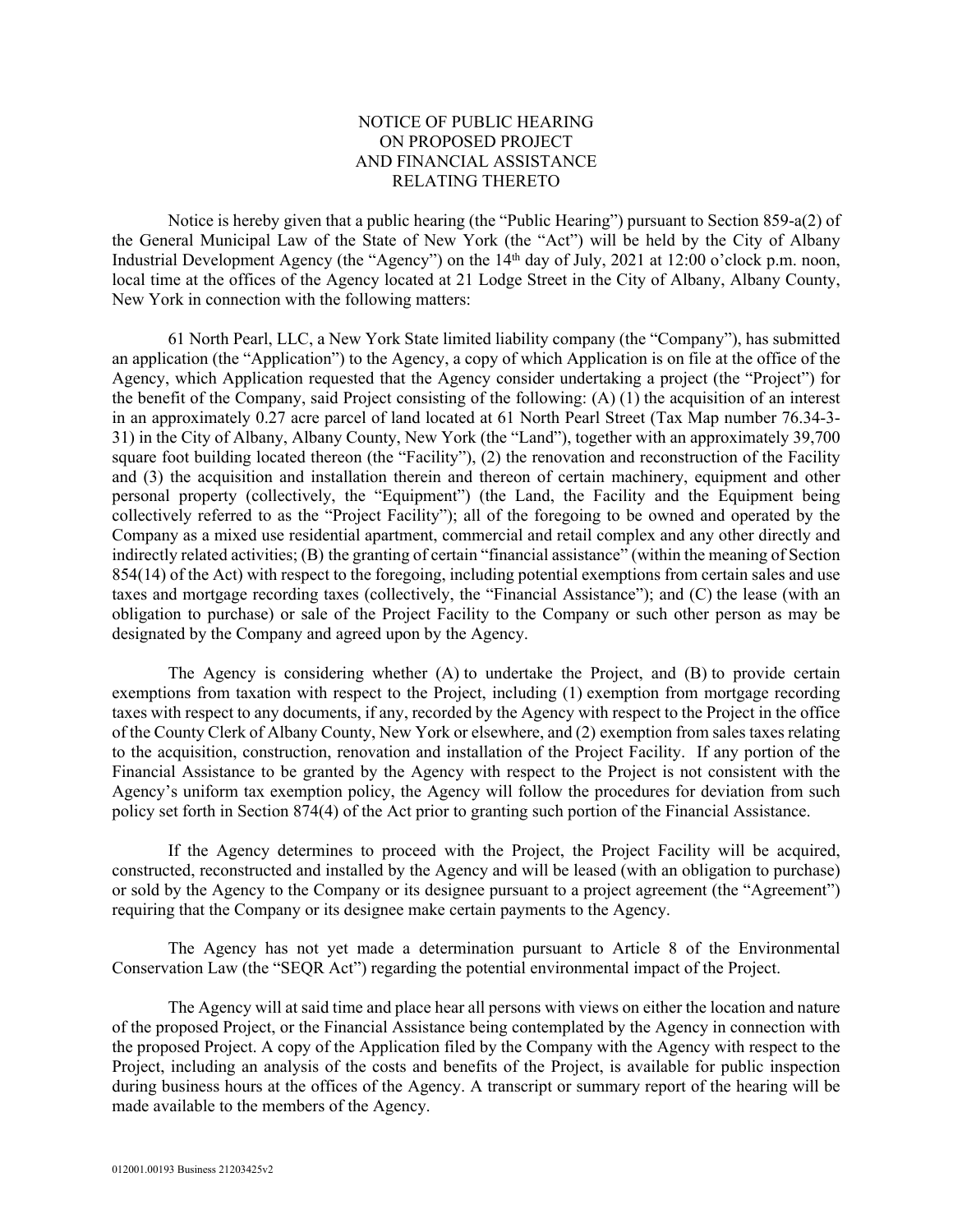Minutes of the Public Hearing will be transcribed and posted on the Agency's website ([www.albanyida.com\)](http://www.albanyida.com/). Additional information can be obtained from, and **written comments are encouraged** and may be addressed to: Sarah Reginelli, Chief Executive Officer, City of Albany Industrial Development Agency, 21 Lodge Street, Albany, New York 12207; Telephone: 518-434-2532 and electronically at [info@albanyida.com.](mailto:info@albanyida.com)

Dated: June 29, 2021.

## CITY OF ALBANY INDUSTRIAL DEVELOPMENT **AGENCY**

BY: /s/ Sarah Reginelli Sarah Reginelli, Chief Executive Officer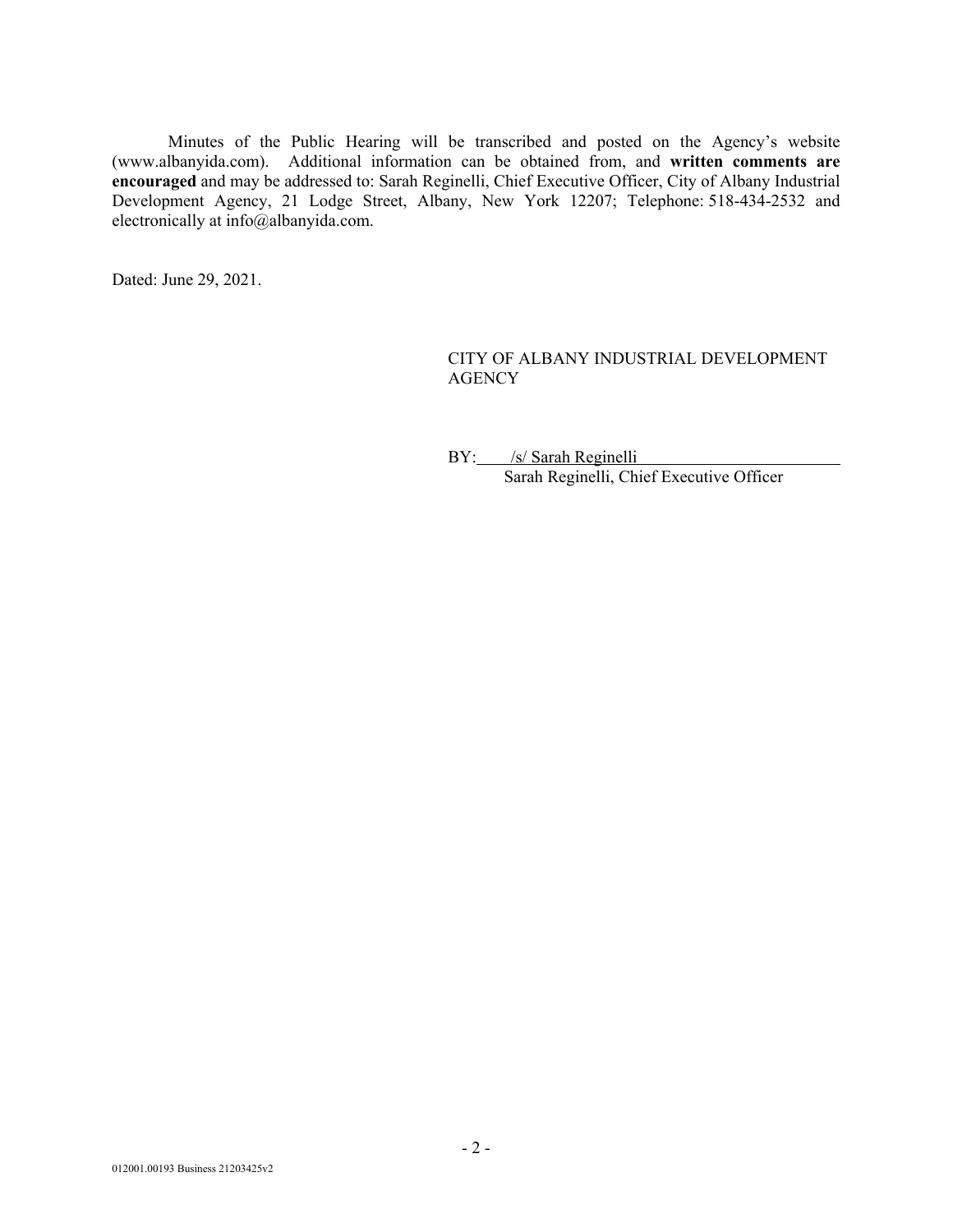```
1 \vert 2 APPEARANCES:
  3 Tracy Metzger - Chair
     Darius Shahinfar - Treasurer
 4 Anthony Gaddy - Member
     L. Lloyd Stewart - Member
 5 Erin Grace - Executive Secretary
     Thomas Conoscenti - Chief Operating Officer
 6 A. Joseph Scott, Esq. - Bond Counsel
     Mark Opalka - CFO
 7 Sarah Reginelli - CEO
 8
9 *Via VC:
10 Nora Culhane Friedel - Economic Development
     Specialist
11
     Ashley Mohl - Director of Economic Development
12
     Michael Bohne - Communications and Marketing
13 Director
14 Virginia Rawlins - CAC Program Assistant
15
16
17 ALSO PRESENT:
18 Joe Perniciaro
     Ron Stein
19 Peter Tryon
     Chris Dugan
20 James Marjiotta
     Peter McAnearney
21
22
23
24
25
```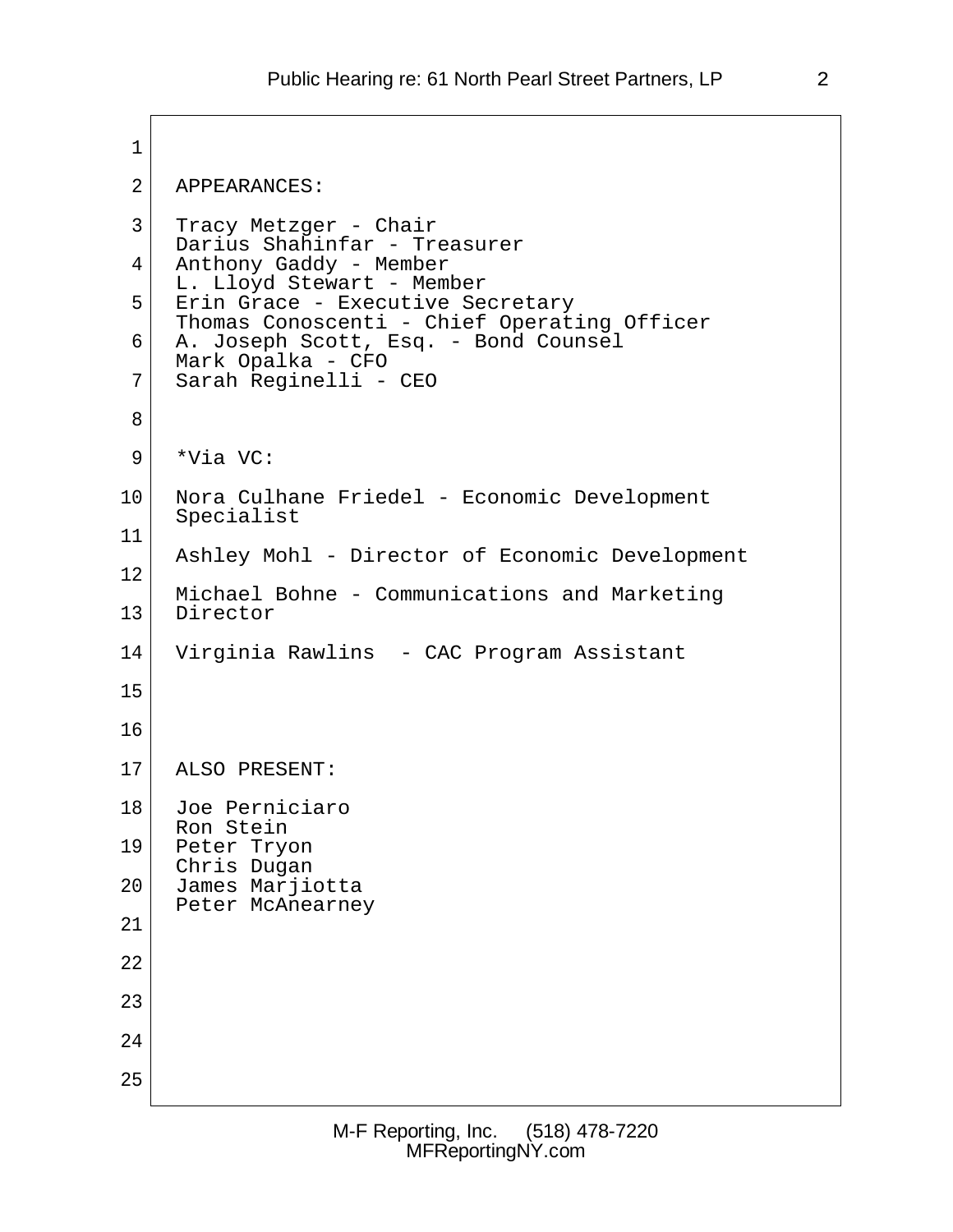## Public Hearing re: 61 North Pearl Street Partners, LP 3

| 1  | MR. CONOSCENTI: I'm now going        |
|----|--------------------------------------|
| 2  | to move on to the other public       |
| 3  | hearing, which is for 61 North Pearl |
| 4  | Street. And I will start.            |
| 5  | Good afternoon. The project          |
| 6  | involves the proposed historic       |
| 7  | redevelopment of approximately       |
| 8  | 39,700 square foot structure at 61   |
| 9  | North Pearl Street into 15 market    |
| 10 | rate residential rental apartments   |
| 11 | while maintaining approximately      |
| 12 | 13,000 square feet of commercial     |
| 13 | space.                               |
| 14 | I would like to note for the         |
| 15 | record that the applicant for this   |
| 16 | project is 61 North Pearl Street     |
| 17 | Partners, LP, not 61 North Street -- |
| 18 | North Pearl Street Partners, LLC, as |
| 19 | was advertised in the public hearing |
| 20 | notice.                              |
| 21 | Following the posting of the         |
| 22 | notice of this public hearing, a     |
| 23 | revised application for the same     |
| 24 | project with the same assistance     |
| 25 | being sought was received but with a |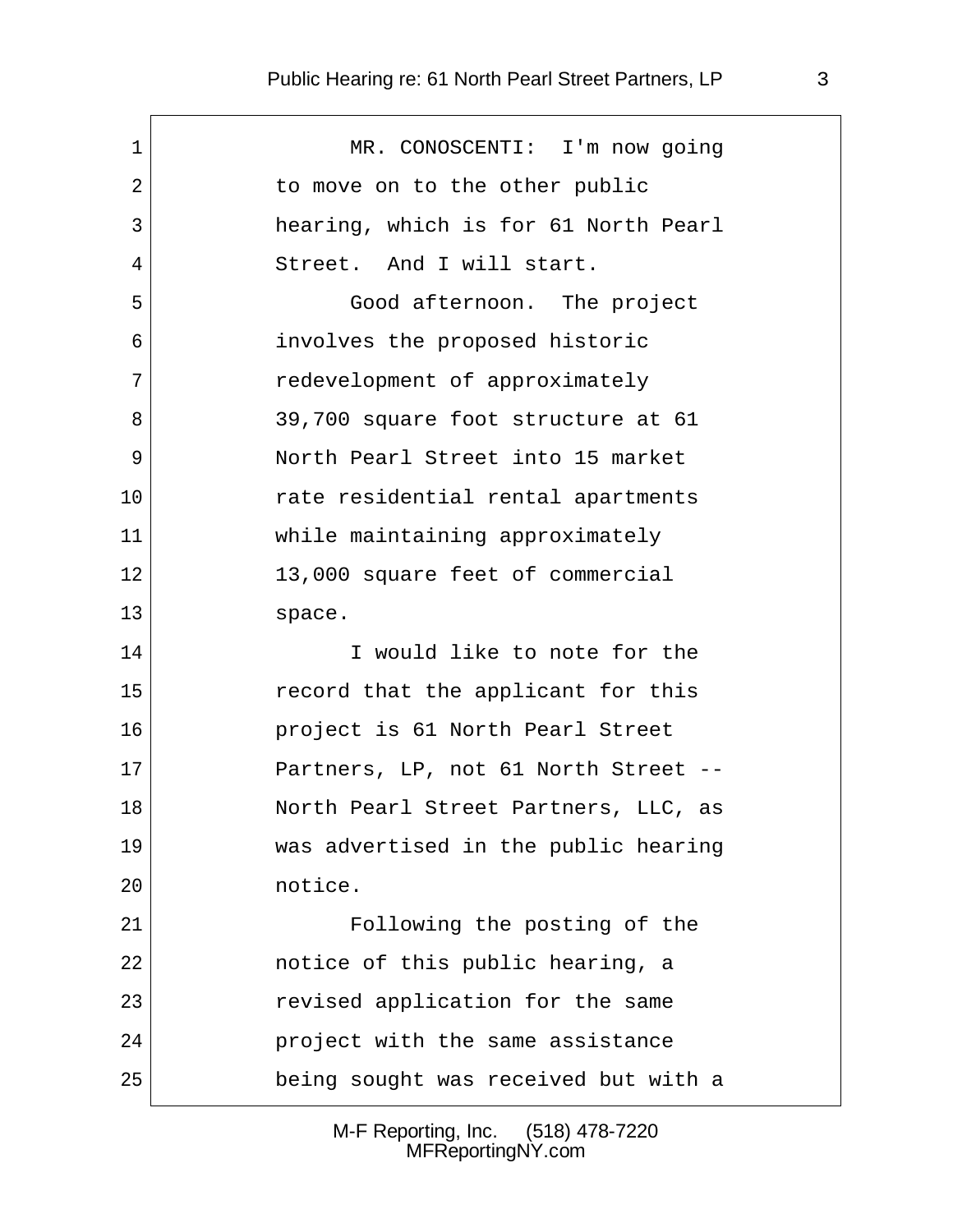1 new entity. 2 Copies of the notice of this 3 public hearing are available on our 4 website at www.AlbanyIDA.com and 5 available upon request. 6 **Now, unless there is any**  7 objection, I'm going to suggest 8 waiving the full reading of the 9 notice of this public hearing, and 10 instead, request that the full text 11 of the notice be inserted into the 12 record. 13 I will also note that general 14 information on the Agency's general 15 authority and public purpose are 16 contained in a separate statement, 17 and it will be entered into the 18 record. 19 Before we start the public 20 hearing, I would first like to 21 introduce the project applicant and 22 ask them to make a brief 23 presentation with respect to the 24 project. 25 And I'm going to ask Joe to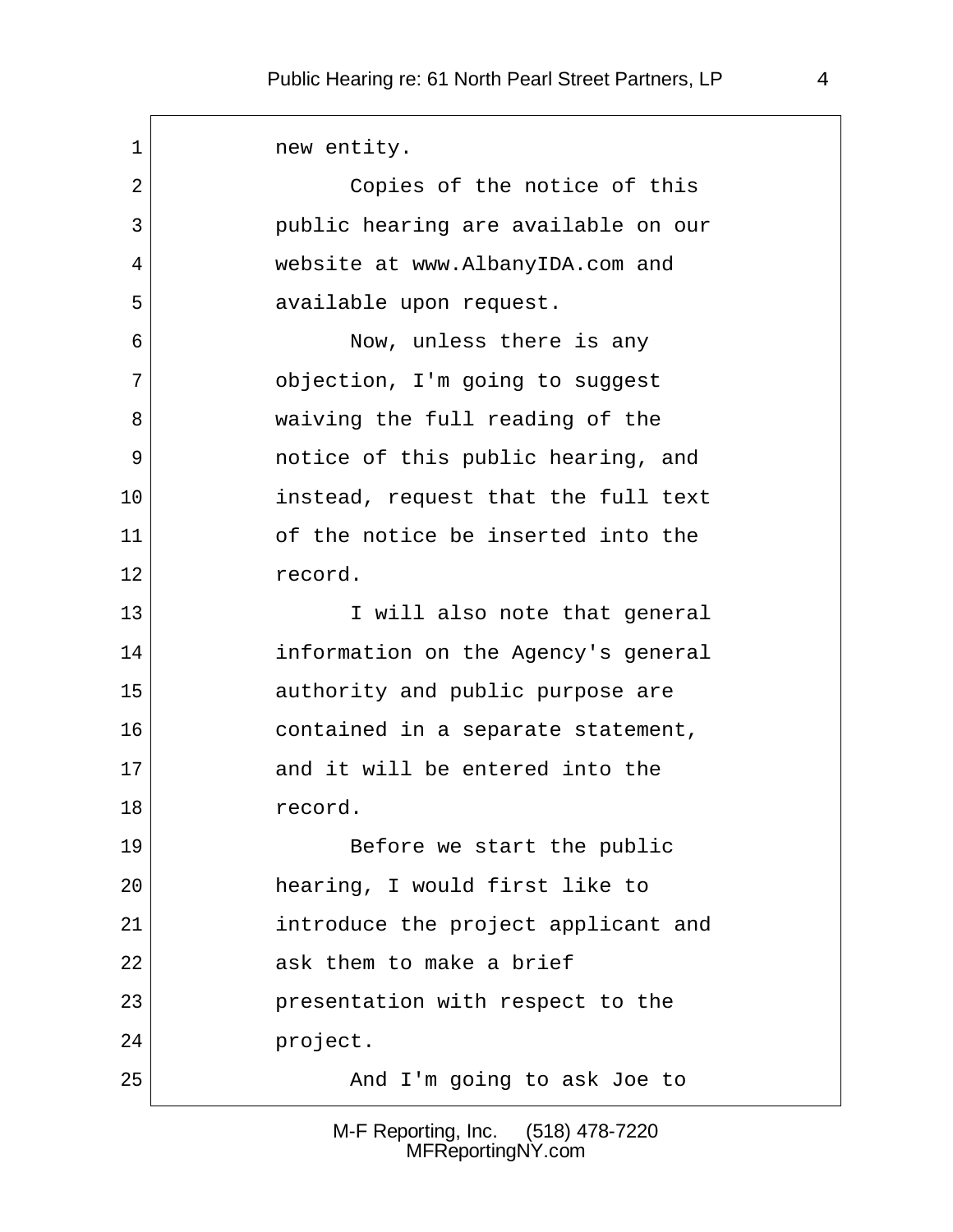1 Speak again. 2 MR. PERNICIARO: Thank you, 3 Tom. 4 And again, thank you to the 5 board again. My name is Joe 6 Perniciaro here on behalf of 61 7 North Pearl Partners, LP, an entity 8 of Redburn Development. 9 This project of 61 North Pearl 10 sort of fits right in to our ongoing 11 redevelopment of the North Pearl 12 corridor. As you know, we just 13 completed the Kenmore and a few 14 other projects around those blocks. 15 This one will bring 15 apartments, 16 actually three already existing in 17 the building, so we'll do some minor 18 improvements to those three, and 19 then put 12 new ones on the second 20 floor of the back which was 21 previously the nightclub to the 22 Pearl Street Pub. 23 We'll retain the first floor 24 of the restaurant. We are in 25 conversations with a few local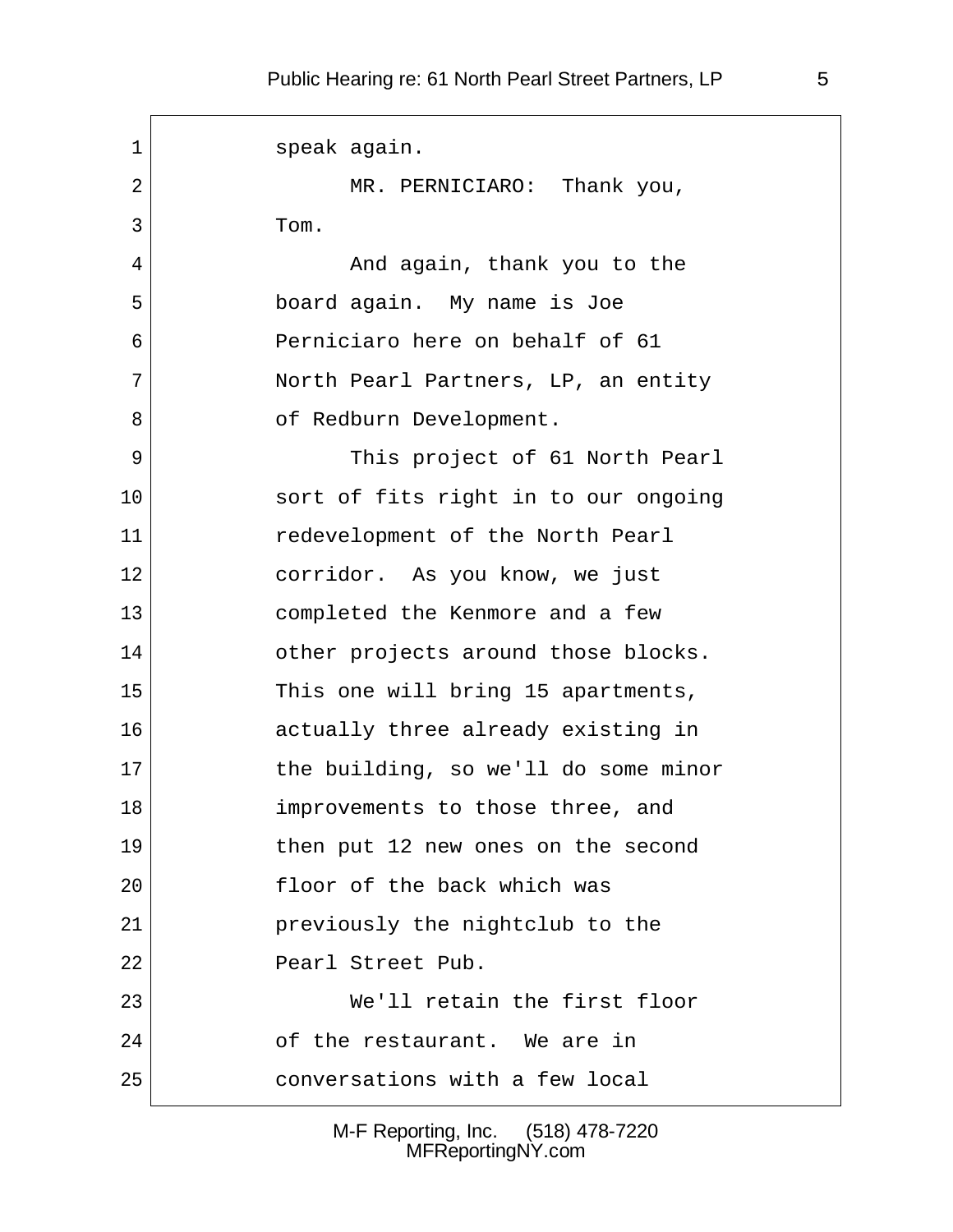| 1       | operators. I won't divulge any       |
|---------|--------------------------------------|
| 2       | details there yet.                   |
| 3       | As for the lower floor, there        |
| 4       | are four existing retail spaces,     |
| 5       | three are occupied. Those three      |
| 6       | tenants will remain. One is vacant,  |
| 7       | and we have that listed and are      |
| 8       | looking for an operator for that     |
| 9       | space.                               |
| 10      | Currently there are eight            |
| 11      | full-time jobs at the property. We   |
| $12 \,$ | will retain all eight, and depending |
| 13      | on the restaurant or the commercial  |
| 14      | space on the lower level, that       |
| 15      | number has room to grow.             |
| 16      | As for 66 State and 61 North         |
| 17      | Pearl, we are here just requesting   |
| 18      | sales tax exemption and mortgage tax |
| 19      | exemption.                           |
| 20      | Happy to be back on North            |
| 21      | Pearl Street. This project is a      |
| 22      | great one for the Steuben alleyway,  |
| 23      | and we're happy to be back in        |
| 24      | downtown, as always.                 |
| 25      | Thank you.                           |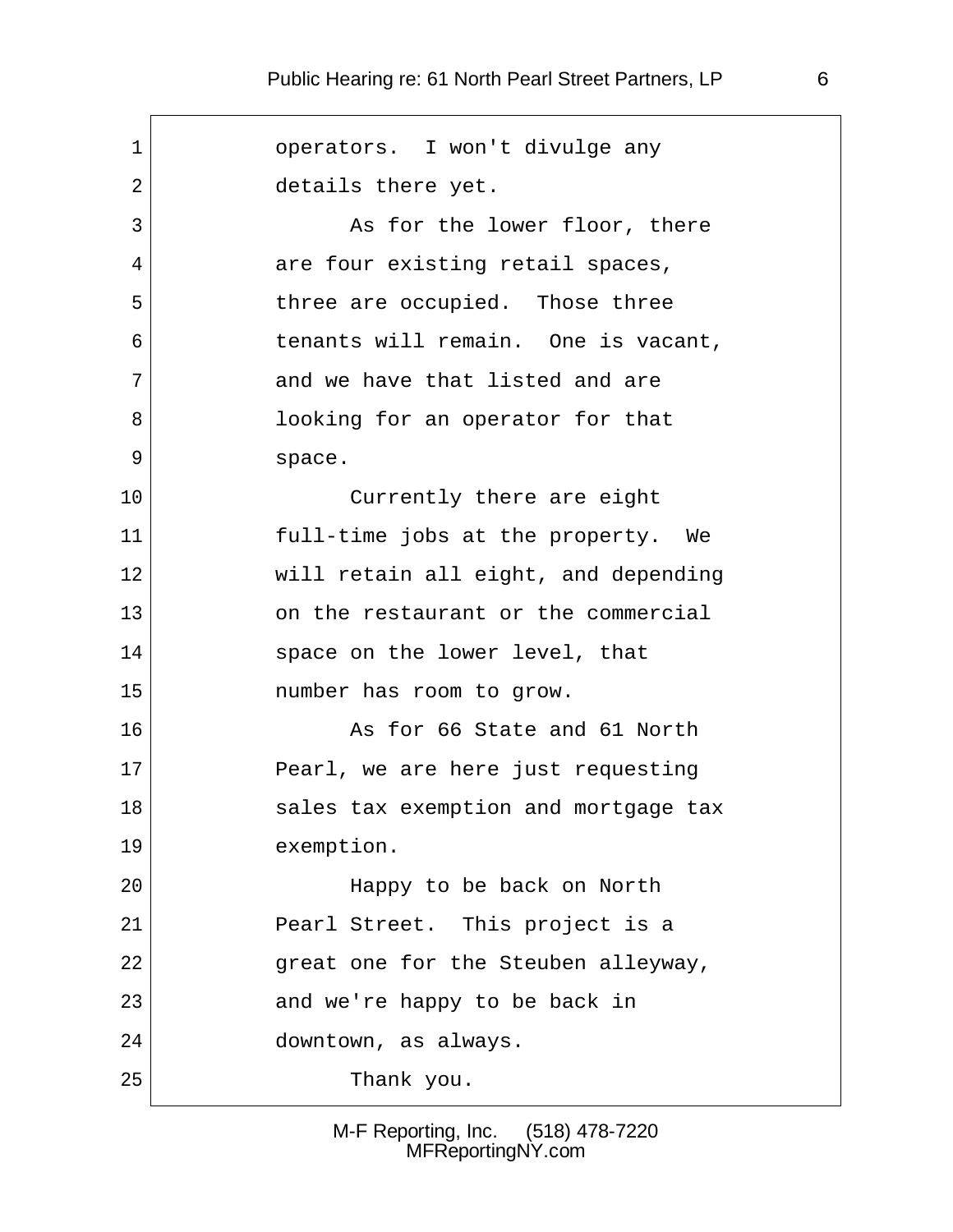| 1  | MR. CONOSCENTI: Thank you.           |
|----|--------------------------------------|
| 2  | MR. PERNICIARO: If I can             |
| 3  | answer any questions.                |
| 4  | CHAIR METZGER: If I can ask,         |
| 5  | who vacated the retail?              |
| 6  | MR. PERNICIARO: So that one          |
| 7  | was going to be a gym right before   |
| 8  | COVID hit, and I don't think she     |
| 9  | ever got a chance to open.           |
| 10 | CHAIR METZGER: Oh, I see.            |
| 11 | Yeah, I don't think she did.         |
| 12 | MR. PERNICIARO: So it's been         |
| 13 | vacant for just about a              |
| 14 | year-and-a-half now.                 |
| 15 | CHAIR METZGER: Okay. Thank           |
| 16 | you.                                 |
| 17 | MR. CONOSCENTI: Thank you.           |
| 18 | Before we -- I would now open        |
| 19 | the public hearing. The time now is  |
| 20 | 12:08 p.m. And I will note for the   |
| 21 | record that no written comments were |
| 22 | received prior to the hearing today. |
| 23 | A record of this public              |
| 24 | hearing will be prepared and         |
| 25 | reviewed by members of the Agency in |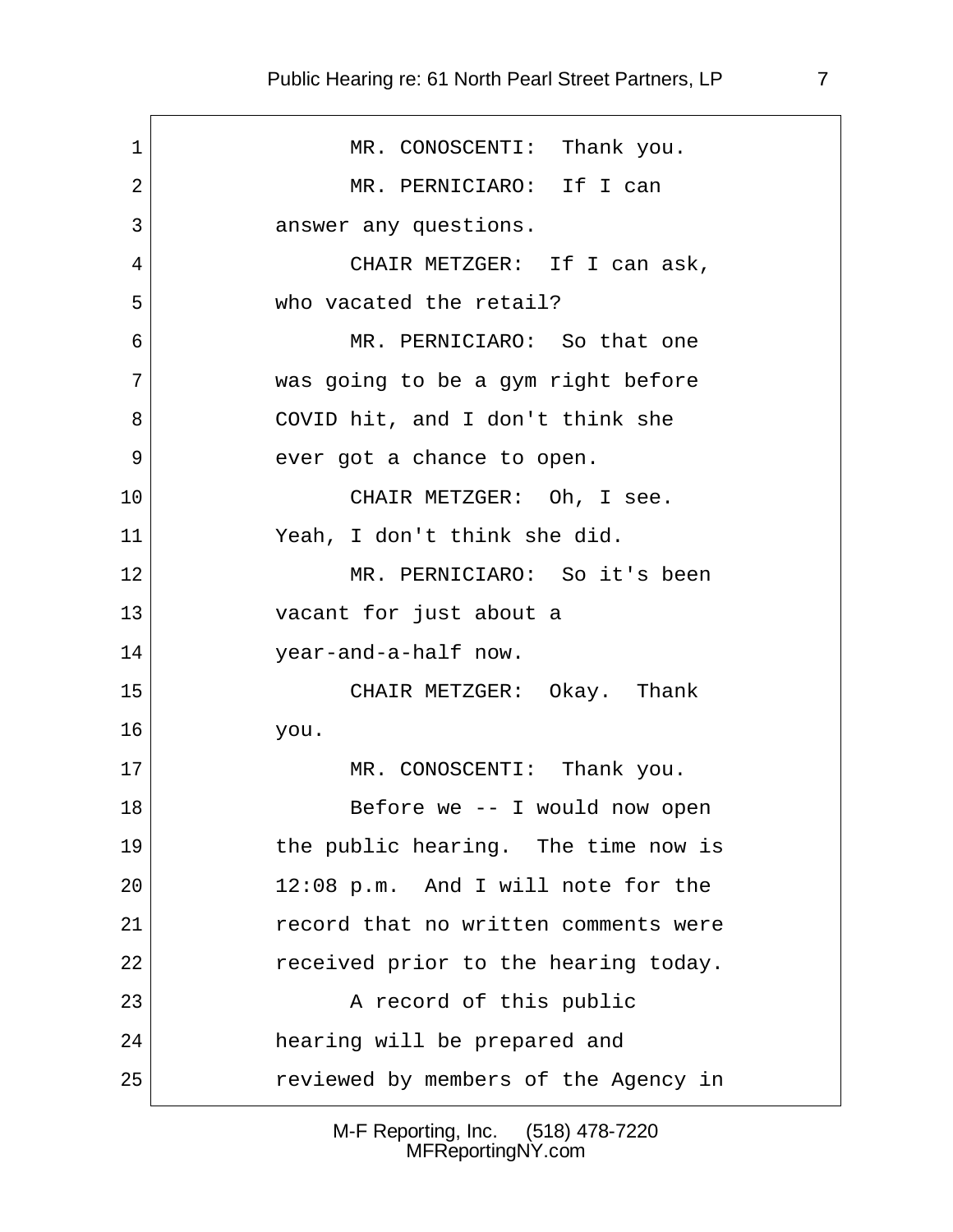| 1  | connection -- with consideration of  |
|----|--------------------------------------|
| 2  | the proposed project. A copy of the  |
| 3  | record of this public hearing will   |
| 4  | be presented to the Mayor of the     |
| 5  | City of Albany and members of the    |
| 6  | Agency.                              |
| 7  | At this time I would like to         |
| 8  | ask if there's anyone here who       |
| 9  | wishes to speak on the proposed      |
| 10 | project to comment on either the     |
| 11 | nature and location of the project   |
| 12 | facility or the proposed financial   |
| 13 | assistance being contemplated.       |
| 14 | Is there anyone here that            |
| 15 | wishes to speak?                     |
| 16 | * * *                                |
| 17 | (No response.)                       |
| 18 | * * *                                |
| 19 | MR. CONOSCENTI: Seeing none,         |
| 20 | we will pause the transcription of   |
| 21 | this public hearing until            |
| 22 | approximately 15 minutes has passed  |
| 23 | from the time the hearing has        |
| 24 | started, which was 12:00. So the     |
| 25 | time now is 12:09, and we will pause |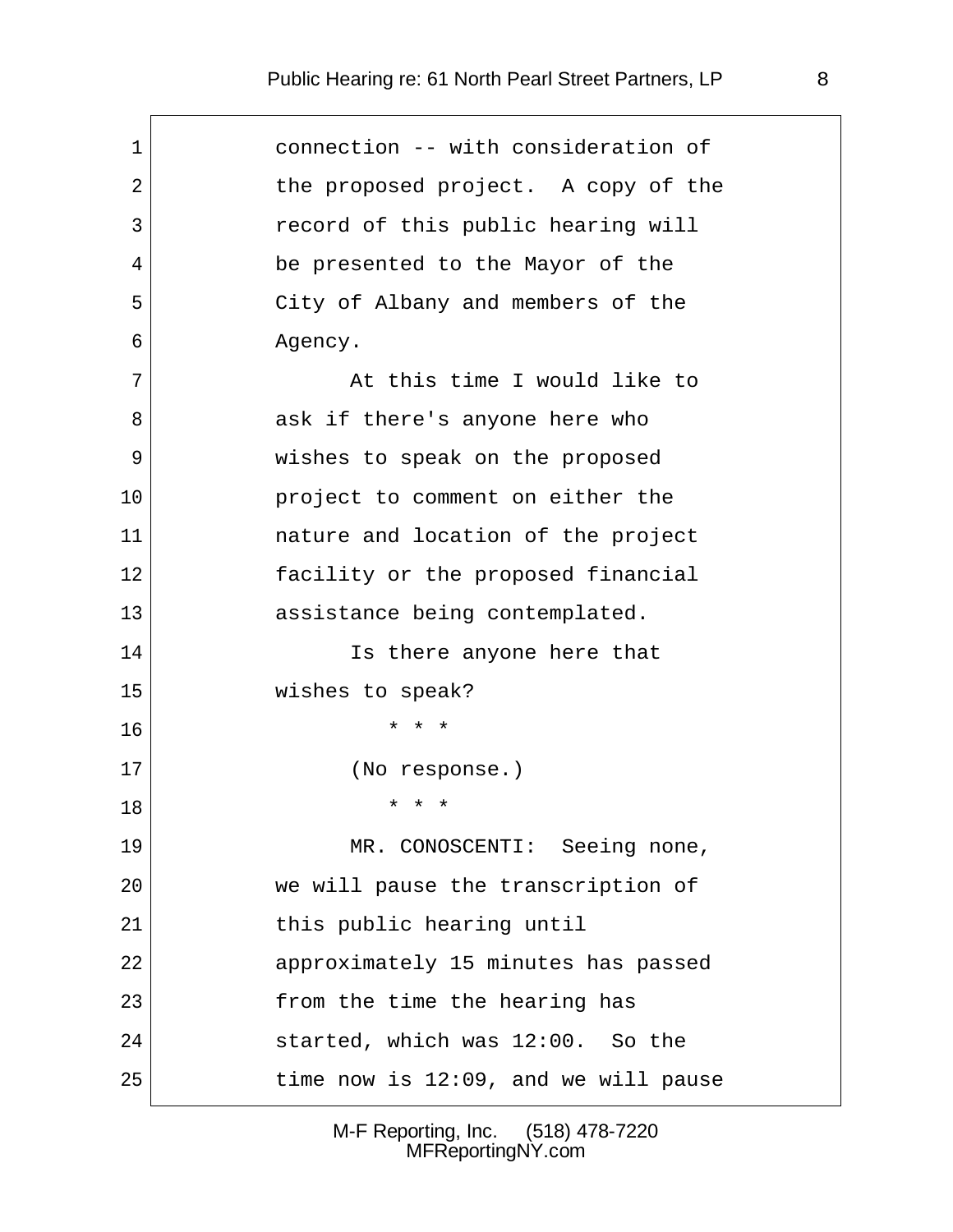1 the transcription at resume at 12:15 2 and a unless someone comes in to speak. 3 CHAIR METZGER: Thank you, 4 Tom.  $5$  \* \* \* 6 (Record remains open for 7 | public comment.) 8 **\*** \* \* \* 9 MR. CONOSCENTI: We are back. 10 The time now is 12:15. And just one 11 last time, is there anyone here that 12 Wishes to speak for either 66 State 13 Street or 61 North Pearl Street? 14 Seeing that there are no 15 further speakers, I will now close 16 both public hearings at -- the time 17 **now is 12:16.** 18 So thank you. 19 \* \* \* 20 | (Whereupon, the proceedings 21 concluded at  $12:16 \text{ p.m.}$ 22  $\vert$  \* \* \* 23 24 25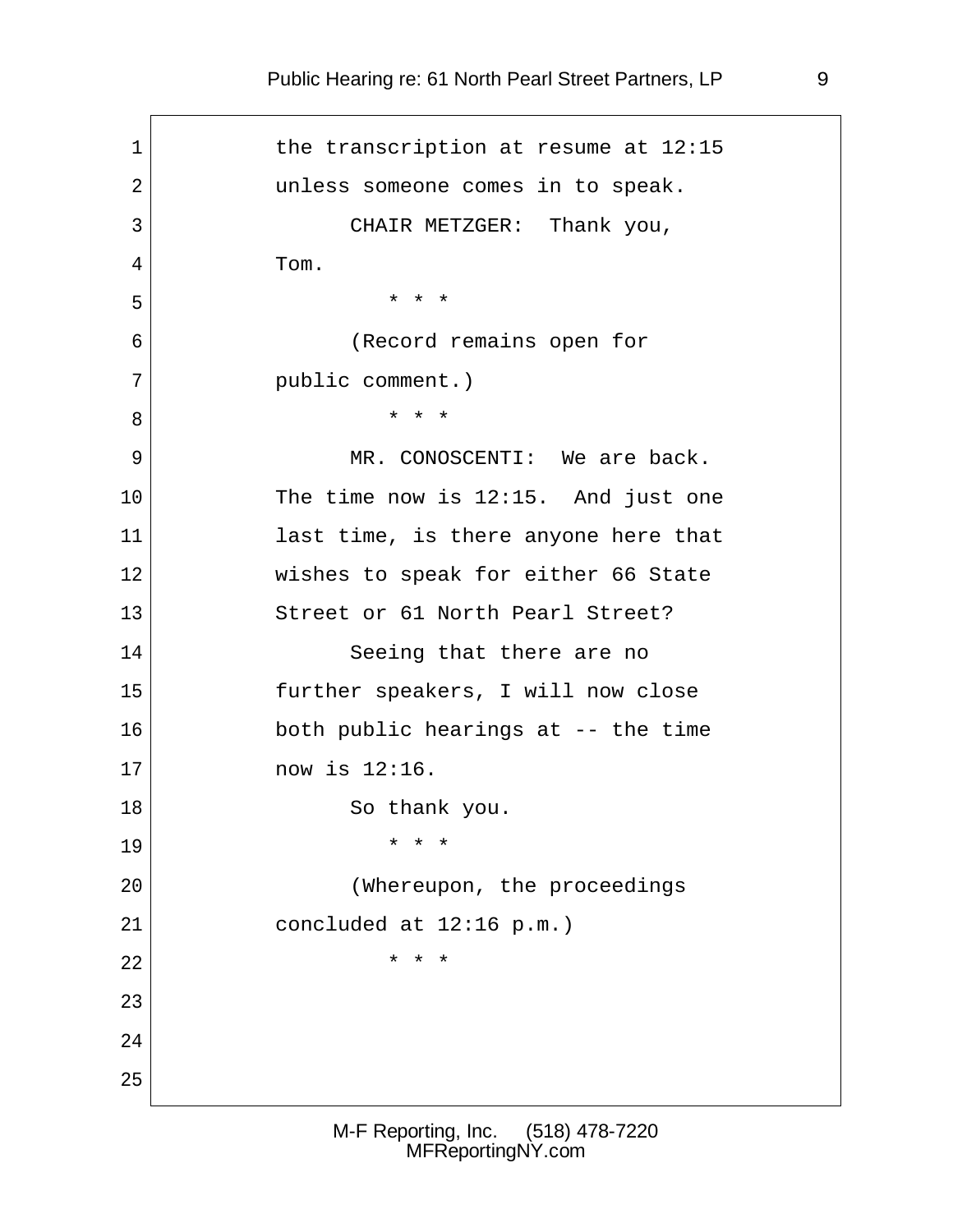1 SHORTHAND REPORTER CERTIFICATION 2 STATE OF NEW YORK: COUNTY OF SARATOGA:  $3 \mid$  I, BRENDA J. O'CONNOR-MARELLO, a certified 4 shorthand reporter of the State of New York, do hereby certify:  $5 \mid$  That the proceedings within was taken before  $6$  me at the time and place herein set forth; that any witnesses in the foregoing proceedings prior  $7$  to testifying were duly sworn; that a record of the proceedings was made by me using machine 8 shorthand, which was thereafter transcribed under my direction and supervision; that the 9 foregoing transcript is a true record of the testimony given. 10 Further, that if the foregoing pertains to 11 the original transcript of a deposition in a federal case, before completion of the 12 | proceedings, review of the transcript [ ] was [ ] was not requested. 13 I further certify I am neither financially 14 interested in the action nor a relative or employee of any attorney or party to this 15 action. 16 Dated: 17 18 19 20 21 22 BRENDA J. O'CONNOR-MARELLO, CSR NYS License No.: 001088-1 23 Notary Public, State of New York. 24 Qualified in Saratoga County Commission Expires: April 4, 2022 25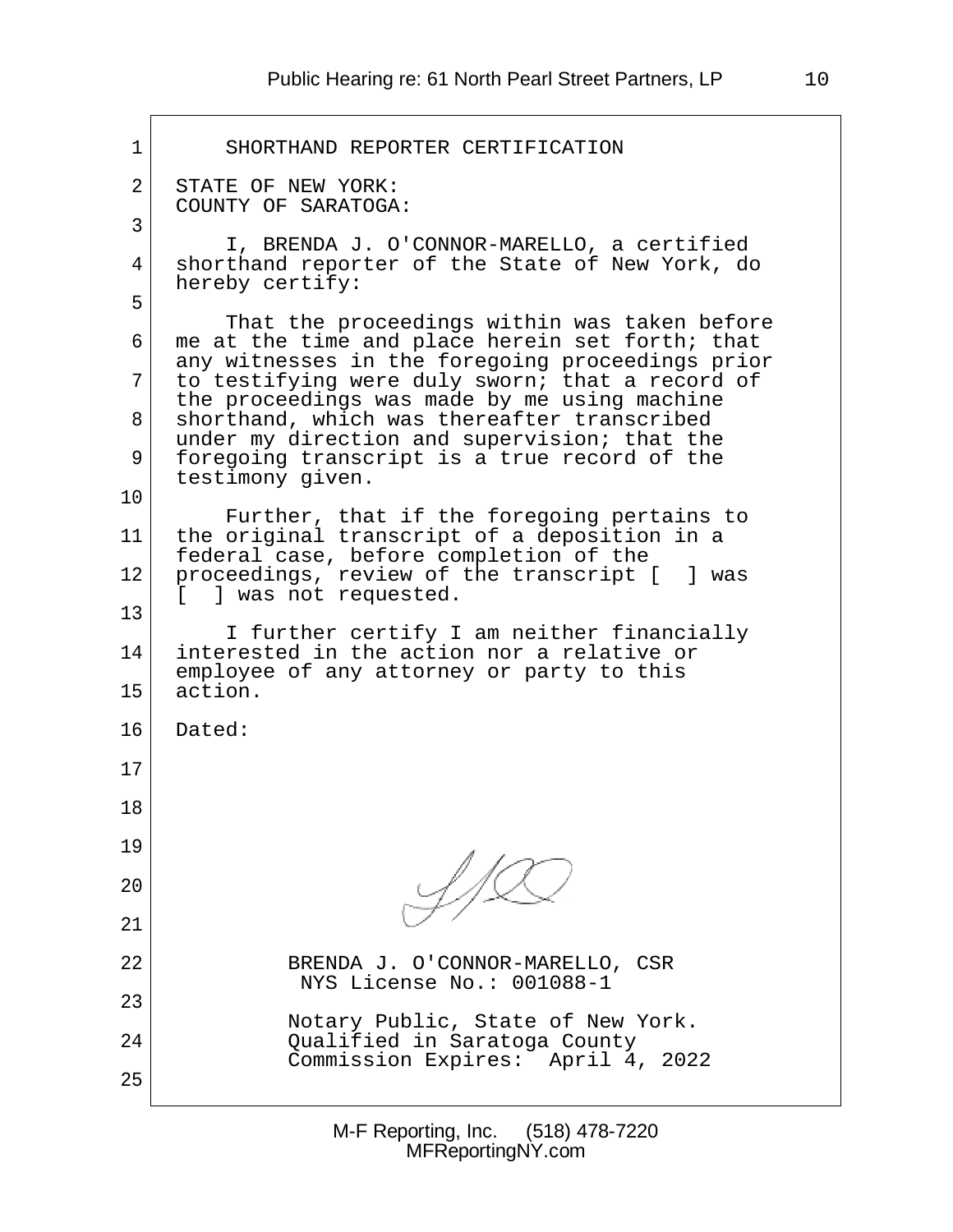| $\mathbf{A}$                                | D                                         | ${\bf J}$                       | ${\bf P}$                                        | S                                                  |
|---------------------------------------------|-------------------------------------------|---------------------------------|--------------------------------------------------|----------------------------------------------------|
| actually $(1)$ 5:16                         | depending $(1)$ 6:12                      | jobs (1) 6:11                   | <b>Partners (3)</b> 3:17,18;                     | sales (1) 6:18                                     |
| advertised (1) 3:19                         | details $(1)$ 6:2                         | Joe (2) $4:25;5:5$              | 5:7                                              | same (2) 3:23,24                                   |
| afternoon (1) 3:5                           | Development (1) 5:8                       |                                 | passed (1) 8:22                                  | second (1) 5:19                                    |
| again (3) $5:1,4,5$                         | divulge $(1)$ 6:1                         | K                               | pause (2) 8:20,25                                | Seeing (2) 8:19;9:14                               |
| Agency (2) 7:25;8:6                         | downtown $(1)$ 6:24                       |                                 | Pearl (11) 3:3,9,16,                             | separate $(1)$ 4:16                                |
| <b>Agency's (1)</b> 4:14                    | E                                         | <b>Kenmore (1)</b> 5:13         | 18;5:7,9,11,22;6:17,                             | someone (1) 9:2                                    |
| <b>Albany (1) 8:5</b><br>alleyway (1) 6:22  |                                           | L                               | 21;9:13<br>PERNICIARO (5) 5:2,                   | sort (1) 5:10<br>sought (1) 3:25                   |
| always (1) 6:24                             | eight (2) 6:10,12                         |                                 | 6;7:2,6,12                                       | space (3) 3:13;6:9,14                              |
| apartments $(2)$ 3:10;                      | either (2) 8:10;9:12                      | last (1) 9:11                   | pm (2) $7:20;9:21$                               | spaces $(1)$ 6:4                                   |
| 5:15                                        | entered (1) 4:17                          | level $(1)$ 6:14                | posting (1) 3:21                                 | speak (5) 5:1;8:9,15;                              |
| applicant $(2)$ 3:15;                       | entity (2) 4:1;5:7                        | listed $(1)$ 6:7                | prepared $(1)$ 7:24                              | 9:2,12                                             |
| 4:21                                        | exemption (2) 6:18,19                     | $LLC(1)$ 3:18                   | presentation (1) 4:23                            | speakers (1) 9:15                                  |
| application (1) 3:23                        | existing (2) 5:16;6:4                     | local (1) $5:25$                | presented (1) 8:4                                | <b>square (2)</b> 3:8,12                           |
| approximately (3) 3:7,                      |                                           | location $(1)$ 8:11             | previously $(1)$ 5:21                            | start (2) 3:4;4:19                                 |
| 11:8:22                                     | $\mathbf F$                               | looking $(1)$ 6:8               | prior (1) 7:22                                   | started (1) 8:24                                   |
| around (1) 5:14                             |                                           | lower (2) 6:3,14                | proceedings (1) 9:20                             | State (2) 6:16;9:12                                |
| assistance $(2)$ 3:24;<br>8:13              | facility $(1)$ 8:12                       | LP (2) $3:17;5:7$               | project (10) 3:5,16,24;<br>4:21,24;5:9;6:21;8:2, | statement $(1)$ 4:16                               |
| authority (1) $4:15$                        | feet (1) 3:12<br>few (2) $5:13,25$        | $\bf M$                         | 10,11                                            | <b>Steuben (1) 6:22</b><br>Street (9) 3:4,9,16,17, |
| available (2) $4:3,5$                       | financial $(1)$ 8:12                      |                                 | projects $(1)$ 5:14                              | 18;5:22;6:21;9:13,13                               |
|                                             | first (2) $4:20;5:23$                     | maintaining $(1)$ 3:11          | property $(1)$ 6:11                              | structure $(1)$ 3:8                                |
| B                                           | fits $(1)$ 5:10                           | market (1) 3:9                  | proposed (4) 3:6;8:2,                            | suggest (1) 4:7                                    |
|                                             | floor (3) $5:20,23;6:3$                   | <b>Mayor (1)</b> 8:4            | 9,12                                             |                                                    |
| back (4) 5:20;6:20,23;                      | <b>Following (1) 3:21</b>                 | members (2) 7:25;8:5            | Pub (1) 5:22                                     | T                                                  |
| 9:9                                         | foot $(1)$ 3:8                            | <b>METZGER (4)</b> 7:4,10,      | public (13) 3:2,19,22;                           |                                                    |
| behalf $(1)$ 5:6                            | four (1) 6:4                              | 15;9:3                          | 4:3,9,15,19;7:19,23;                             | tax (2) $6:18,18$                                  |
| blocks $(1)$ 5:14                           | full (2) $4:8,10$                         | minor (1) 5:17                  | 8:3,21;9:7,16                                    | tenants $(1)$ 6:6                                  |
| board $(1)$ 5:5                             | full-time (1) 6:11                        | minutes $(1)$ 8:22              | purpose (1) 4:15                                 | three (4) 5:16,18;6:5,                             |
| <b>both (1)</b> $9:16$                      | further (1) 9:15                          | mortgage (1) 6:18               | put (1) 5:19                                     | 5                                                  |
| <b>brief (1)</b> $4:22$                     | G                                         | move (1) 3:2                    | $\bf R$                                          | today (1) 7:22                                     |
| bring $(1)$ 5:15<br>building $(1)$ 5:17     |                                           | N                               |                                                  | Tom (2) 5:3;9:4<br>transcription $(2)$ 8:20;       |
|                                             | general (2) 4:13,14                       |                                 | rate (1) 3:10                                    | 9:1                                                |
| $\mathbf C$                                 | Good (1) 3:5                              | name (1) 5:5                    | reading $(1)$ 4:8                                |                                                    |
|                                             | great (1) 6:22                            | nature (1) 8:11                 | received (2) 3:25;7:22                           | U                                                  |
| can (2) 7:2,4                               | grow (1) $6:15$                           | new (2) 4:1;5:19                | record (7) 3:15;4:12,                            |                                                    |
| CHAIR (4) 7:4,10,15;                        | gym (1) 7:7                               | nightclub $(1)$ 5:21            | 18;7:21,23;8:3;9:6                               | unless (2) $4:6;9:2$                               |
| 9:3                                         |                                           | none (1) 8:19                   | <b>Redburn (1)</b> 5:8                           | upon $(1)$ 4:5                                     |
| chance (1) 7:9                              | H                                         | North (11) 3:3,9,16,            | redevelopment (2)                                |                                                    |
| City (1) $8:5$                              |                                           | 17, 18; 5: 7, 9, 11; 6: 16,     | 3:7;5:11                                         | $\boldsymbol{\mathrm{V}}$                          |
| close $(1)$ 9:15                            | Happy (2) 6:20,23                         | 20:9:13                         | remain $(1)$ 6:6                                 |                                                    |
| comment (2) 8:10;9:7                        | hearing (12) 3:3,19,                      | note (3) $3:14;4:13;$           | remains $(1)$ 9:6                                | vacant (2) 6:6;7:13                                |
| comments $(1)$ 7:21                         | 22;4:3,9,20;7:19,22,                      | 7:20                            | rental $(1)$ 3:10                                | vacated $(1)$ 7:5                                  |
| commercial (2) $3:12;$<br>6:13              | 24;8:3,21,23                              | notice (5) 3:20,22;4:2,<br>9,11 | request (2) $4:5,10$<br>requesting $(1)$ 6:17    | W                                                  |
| completed $(1)$ 5:13                        | hearings $(1)$ 9:16<br>historic $(1)$ 3:6 | number (1) 6:15                 | residential (1) 3:10                             |                                                    |
| concluded $(1)$ 9:21                        | hit (1) 7:8                               |                                 | respect $(1)$ 4:23                               | waiving $(1)$ 4:8                                  |
| connection $(1)$ 8:1                        |                                           | $\mathbf 0$                     | response $(1)$ 8:17                              | website $(1)$ 4:4                                  |
| <b>CONOSCENTI (5)</b>                       | $\bf{I}$                                  |                                 | restaurant (2) $5:24$ ;                          | Whereupon $(1)$ 9:20                               |
| 3:1;7:1,17;8:19;9:9                         |                                           | objection (1) 4:7               | 6:13                                             | wishes $(3)$ 8:9,15;                               |
| consideration (1) 8:1                       | improvements (1)                          | occupied $(1)$ 6:5              | resume $(1)$ 9:1                                 | 9:12                                               |
| contained $(1)$ 4:16                        | 5:18                                      | one (5) 5:15;6:6,22;            | retail (2) 6:4;7:5                               | written (1) 7:21                                   |
| contemplated (1) 8:13                       | information (1) $4:14$                    | 7:6;9:10                        | retain (2) 5:23;6:12                             | wwwAlbanyIDAcom (1)                                |
| conversations (1) 5:25                      | inserted $(1)$ 4:11                       | ones (1) 5:19                   | reviewed $(1)$ 7:25                              | 4:4                                                |
| Copies $(1)$ 4:2                            | instead $(1)$ 4:10                        | ongoing $(1)$ 5:10              | <b>revised (1)</b> 3:23                          |                                                    |
| copy (1) 8:2                                | into (3) $3:9;4:11,17$                    | open (3) 7:9,18;9:6             | right (2) $5:10;7:7$                             | $\mathbf Y$                                        |
| corridor (1) $5:12$<br><b>COVID (1)</b> 7:8 | introduce $(1)$ 4:21                      | operator $(1)$ 6:8              | room (1) $6:15$                                  |                                                    |
| <b>Currently (1) 6:10</b>                   | involves $(1)$ 3:6                        | operators $(1)$ 6:1             |                                                  | year-and-a-half (1)<br>7:14                        |
|                                             |                                           |                                 |                                                  |                                                    |